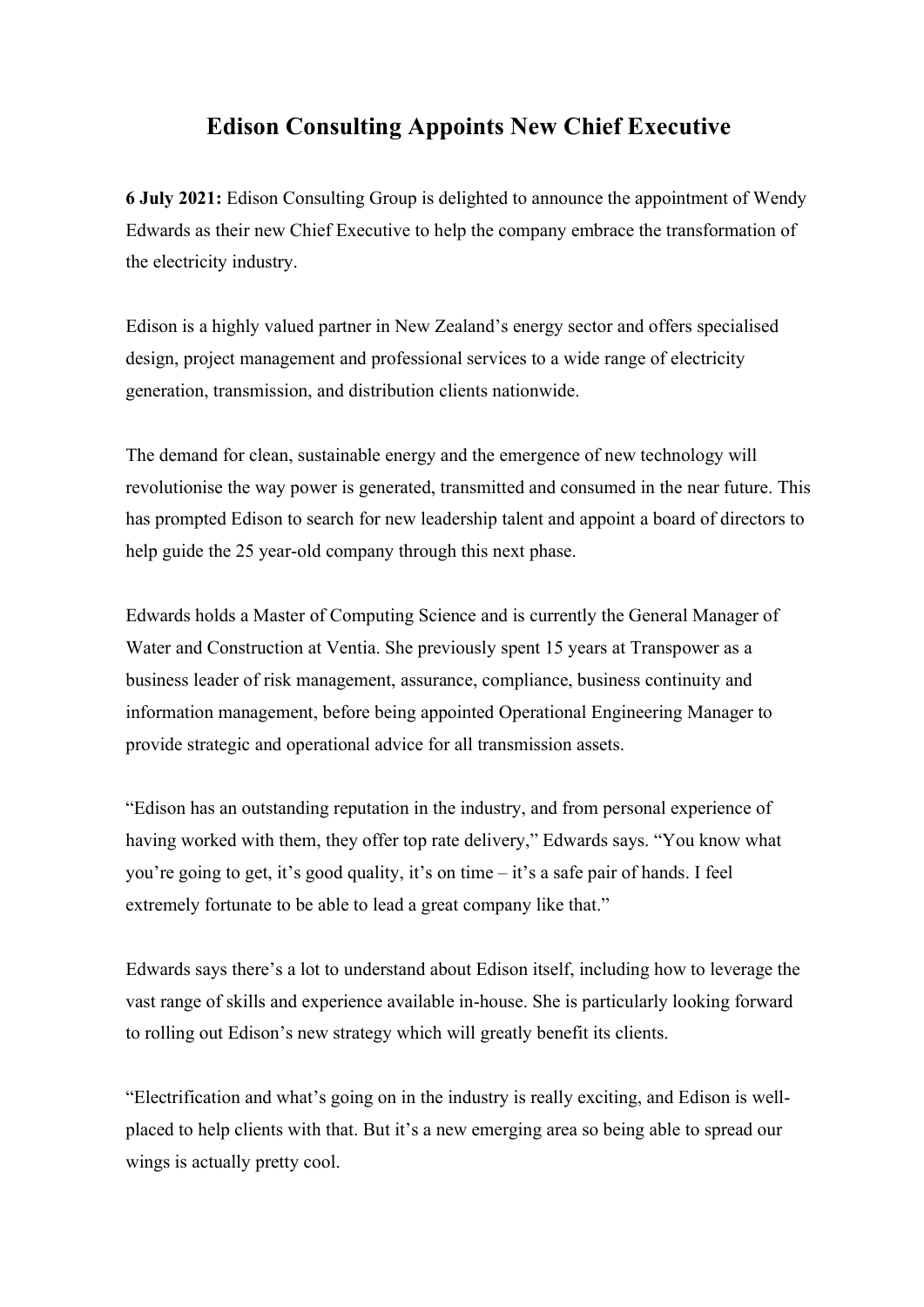"Partnering with our clients for delivery will be a key focus. Edison's already good at partnering but in terms of the new technology and new opportunities, it's going to become more important than ever. Where we're heading as a company is actually about strengthening our position and delivery to our clients, and expanding our capability to meet future demands."

Edison Board Chairman Craig Hattle was impressed by both the calibre and number of applicants who applied for the CE role. "Any of the top six would have been more than competent. We were in the luxury position of really deciding what would be the absolute perfect fit for the role," he says.

The Board was looking for someone who would embrace the future but at the same time, respect where the company has come from. "As every candidate came through, we had to ask ourselves 'would this appointment signify real change? Does it bring diversity of thought and broader thinking? Does it bring what is needed to embrace future change?

"But at the same time, Edison has got a unique place in the market and is known for its strong relationships, reliability and work ethic. We needed to make sure there was someone at the top who really gets that. Wendy was head of quality and risk assurance at Transpower for years; she understands the industry and the importance of high-quality work. But at the same time, she has got fresh thinking and a completely different way of approaching the future. And that's precisely what we need."

Edison's founder and current General Manager, Michael Nicholson, says the new CE appointment is part of natural succession planning and a new strategic direction. Nicholson will take on a new role within the company, focusing on special projects and how Edison can expand its horizons.

"Edison, and the electricity industry, have got a pretty clear path on where we need to go. The electrification of NZ Inc is the big one. De-carbonisation of our industries and transport will see significant opportunity for people in the electricity supply space. We've got to tap into new forms of generation like solar and we have to work smarter, and with bigger data, to adapt.